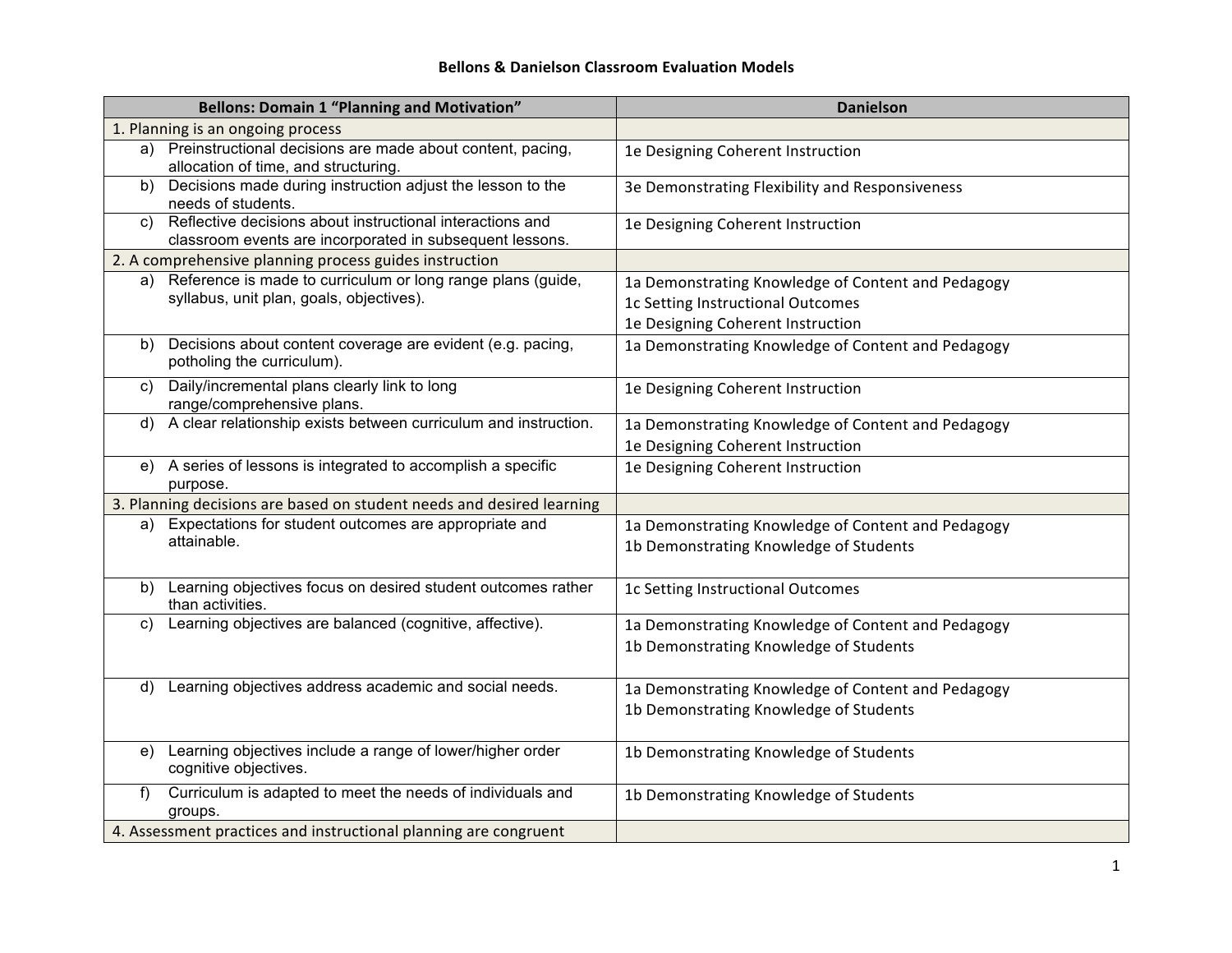| a) | Student data are collected, recorded, and interpreted.                                                                                    | 3d Using Assessment in Instruction                                           |
|----|-------------------------------------------------------------------------------------------------------------------------------------------|------------------------------------------------------------------------------|
| b) | Entry level knowledge/skills are assessed.                                                                                                | 3d Using Assessment in Instruction                                           |
| C) | Assessment information is used for making instructional<br>decisions (grouping, pacing, sequencing.                                       | 3d Using Assessment in Instruction                                           |
| d) | Instructional activities and alternatives are based on<br>preassessment of student needs.                                                 | 3d Using Assessment in Instruction                                           |
| e) | Assessment is used to generate information regarding students'<br>thinking and problem-solving processes, and progress on<br>assignments. | 3d Using Assessment in Instruction                                           |
|    | 5. A full range of assessment strategies is employed                                                                                      |                                                                              |
|    | a) Both formal and informal assessments are used.                                                                                         | 3d Using Assessment in Instruction                                           |
|    | b) Affective and motivational characteristics are addressed.                                                                              | 1b Demonstrating Knowledge of Students<br>3d Using Assessment in Instruction |
| C) | Authentic assessment strategies (portfolios, performance,<br>products) are incorporated.                                                  | 3c Engaging Students in Learning<br>3d Using Assessment in Instruction       |
|    | d) Ongoing assessment occurs before, during, and after<br>instruction.                                                                    | 1f Designing Student Assessments<br>3d Using Assessment in Instruction       |
|    | e) Assessment continues throughout the year.                                                                                              | 3d Using Assessment in Instruction                                           |
|    | 6. Classroom & task structures are congruent with student needs and                                                                       |                                                                              |
|    | learning outcomes                                                                                                                         |                                                                              |
| a) | Expectations determine classroom and task structures.                                                                                     | 1c Setting Instructional Outcomes                                            |
| b) | Classroom structure is designed to meet teacher and student<br>needs.                                                                     | 2c Managing Classroom Procedures<br>2d Managing Student Behavior             |
| C) | Task structure supports learning objectives (single and multi-<br>task).                                                                  | 1e Designing Coherent Instruction                                            |
| d) | Reward structures are consistent with intended learning<br>outcomes (individual, cooperative, competitive).                               | 3d Using Assessment in Instruction                                           |
|    | e) A variety of task structures is used to increase student<br>involvement.                                                               | 3c Engaging Students in Learning                                             |
|    | 7. Activities are planned to achieve desired student outcomes and to                                                                      |                                                                              |
|    | promote positive attitudes toward learning                                                                                                |                                                                              |
|    | a) Activities are consistent with teacher expectations and student<br>characteristics.                                                    | 1b Demonstrating Knowledge of Students<br>1c Setting Instructional Outcomes  |
|    | b) Activities relate directly to learning objectives.                                                                                     | 1e Designing Coherent Instruction                                            |
| C) | Activities build on experiences, interests, and familiar<br>knowledge.                                                                    | 1b Demonstrating Knowledge of Students                                       |
|    | d) Activities are varied and meaningful to students' lives.                                                                               | 1b Demonstrating Knowledge of Students                                       |
|    | e) Activities encourage peer interaction and cooperation.                                                                                 | 3c Engaging Students in Learning                                             |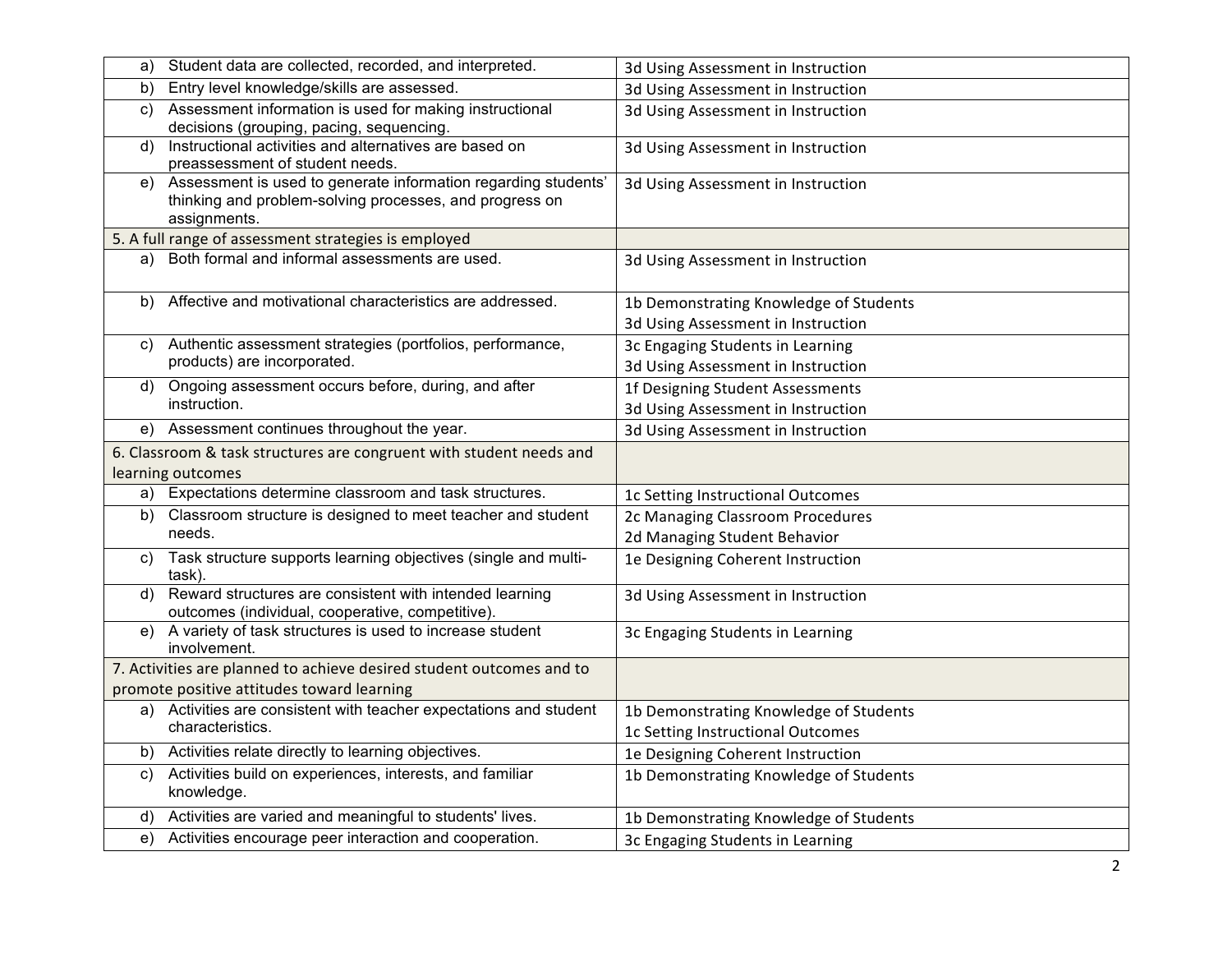|       | 8. Instructional materials support learning expectations                                               |                                                   |
|-------|--------------------------------------------------------------------------------------------------------|---------------------------------------------------|
|       | a) Materials are clear, accurate, up-to-date, and at the appropriate<br>level of difficulty.           | 1d Demonstrating Knowledge of Resources           |
|       | b) Materials and resources supplement instruction.                                                     | 1d Demonstrating Knowledge of Resources           |
| C)    | Materials, objectives, and assessment are integrated.                                                  | 1d Demonstrating Knowledge of Resources           |
|       | 9. Instructional use of technology is carefully planned and monitored                                  |                                                   |
| a)    | Students have easy access to technology (computers,<br>calculators, videotape, internet, etc.).        | 2e Organizing Physical Space                      |
| b)    | Computer hardware and software are effective and easy to<br>operate.                                   | 1e Designing Coherent Instruction                 |
| C)    | Teachers offer encouragement, guidance, and feedback.                                                  | 2a Creating an Environment of Respect and Rapport |
|       | 10. Instructional strategies are used to unlock motives and develop                                    |                                                   |
|       | positive attitudes about learning                                                                      |                                                   |
|       | a) Positive student outcomes are linked to effort, persistence,<br>desire.                             | 3c Engaging Students in Learning                  |
| b)    | Learning experiences are meaningful, relevant, and attainable.                                         | 3c Engaging Students in Learning                  |
| C)    | Students have opportunities to make choices and decisions.                                             | 3c Engaging Students in Learning                  |
| d)    | Students are encouraged to take academic risks.                                                        | 3c Engaging Students in Learning                  |
| e)    | Teacher statements and actions develop student self-esteem,<br>efficacy, and expectations for success. | 2b Establishing a Culture for Learning            |
| $f$ ) | Teacher demonstrates an understanding, of students' ability<br>and rnotivational level.                | 3c Engaging Students in Learning                  |
| g)    | Teacher monitors motivational efforts to ensure positive<br>outcomes.                                  | 3c Engaging Students in Learning                  |
|       | h) Teacher models motivational behaviors and positive attitudes<br>toward learning.                    | 2b Establishing a Culture for Learning            |
|       | 11. Praise and criticism have a positive effect on student attitudes                                   |                                                   |
|       | toward learning                                                                                        |                                                   |
| a)    | Praise to individuals provides specific information regarding<br>accomplishments, or performance.      | 2a Creating an Environment of Respect and Rapport |
| b)    | Praise is spontaneous, sincere, and credible.                                                          | 2a Creating an Environment of Respect and Rapport |
| C)    | Student characteristics (age. SES, motivation) guide the use of<br>praise arid criticism.              | 2a Creating an Environment of Respect and Rapport |
| d)    | Criticism is delivered in a supportive environment and<br>communicates the expected behavior.          | 2a Creating an Environment of Respect and Rapport |
|       | e) Insufficient effort or lack of concentration is the basis for<br>criticism.                         | 2a Creating an Environment of Respect and Rapport |
| f     | Sarcasm, ridicule; scolding, and negative statements about<br>students as persons are avoided.         | 2a Creating an Environment of Respect and Rapport |
|       |                                                                                                        |                                                   |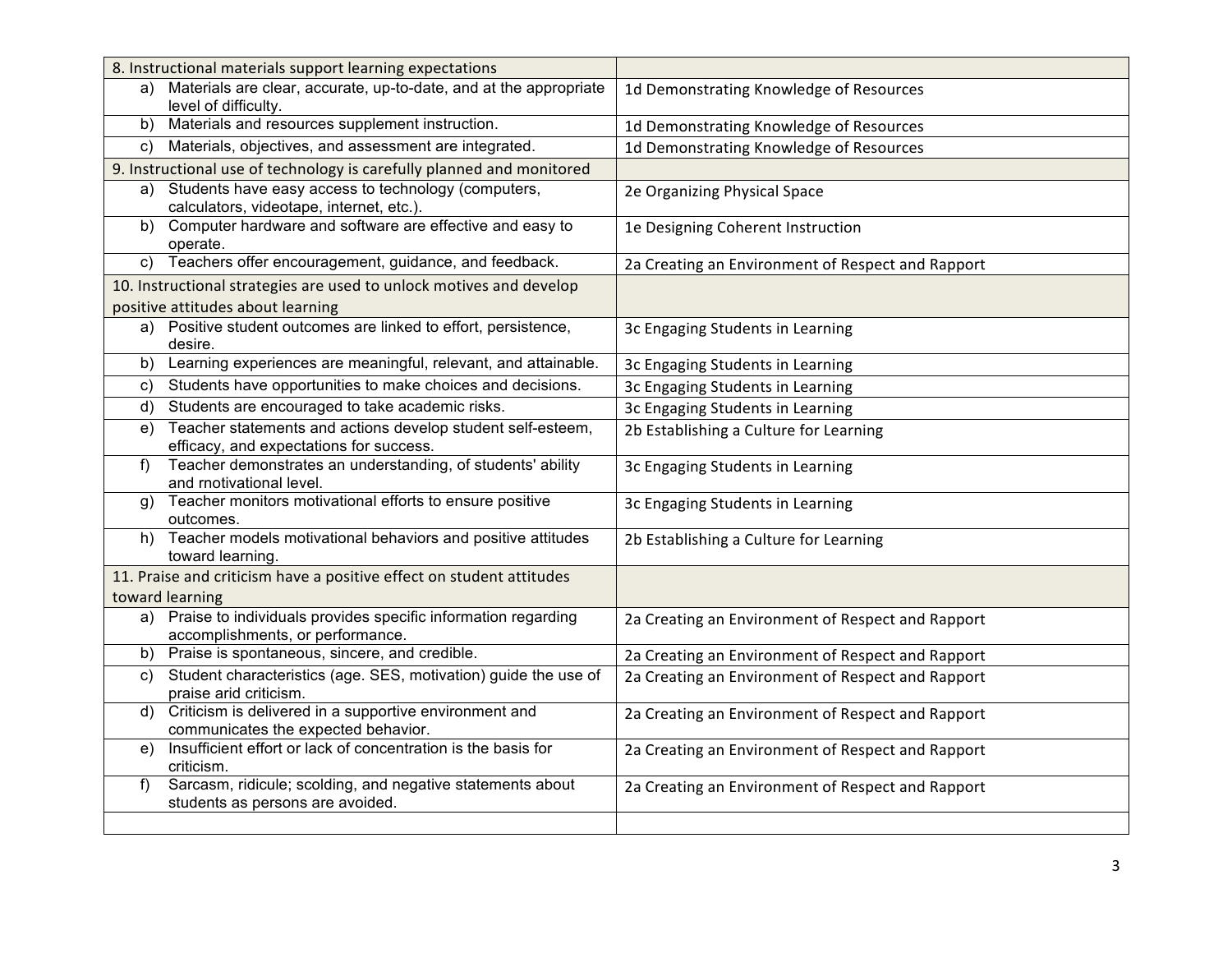|       | <b>Bellons: Domain 2 "Instructional Management"</b>                                                                             | <b>Danielson</b>                                                       |
|-------|---------------------------------------------------------------------------------------------------------------------------------|------------------------------------------------------------------------|
|       | 1. The classroom management system prevents misbehavior                                                                         |                                                                        |
| a)    | Classroom management system attends to instruction and<br>behavior.                                                             | 2d Managing Student Behavior                                           |
| b)    | Behavioral expectations are communicated and monitored.                                                                         | 2d Managing Student Behavior                                           |
| C)    | Teacher statements and actions promote desired behavior.                                                                        | 2d Managing Student Behavior                                           |
| d)    | Established rules, procedures, and consequences are evident.                                                                    | 2c Managing Classroom Procedures<br>2d Managing Student Behavior       |
| e)    | Arrangement of the classroom promotes appropriate behavior.                                                                     | 2e Organizing Physical Space                                           |
| f)    | Students exhibit responsible learning and interpersonal<br>behaviors.                                                           | 2d Managing Student Behavior                                           |
| g)    | Teacher behaviors do not contribute to student misbehavior.                                                                     | 2d Managing Student Behavior                                           |
| needs | 2. The classroom management system attends to teacher and student                                                               |                                                                        |
| a)    | Management system addresses academic and social needs of<br>students (individual, group).                                       | 1b Demonstrating Knowledge of Students<br>2d Managing Student Behavior |
| b)    | Management practices align with student characteristics, levels<br>of maturity, and developmental needs.                        | 1b Demonstrating Knowledge of Students<br>2d Managing Student Behavior |
| C)    | Management practices are consistent with teachers' belief<br>systems and tolerance levels.                                      | 2d Managing Student Behavior                                           |
| d)    | Strategies are tailored to students with special needs (self-<br>control, self-monitoring, responsibility, social interaction). | 1b Demonstrating Knowledge of Students<br>2d Managing Student Behavior |
|       | 3. The classroom climate promotes student success                                                                               |                                                                        |
| a)    | Overall classroom climate is supportive, orderly, and<br>predictable.                                                           | 2a Creating an Environment of Respect and Rapport                      |
|       | b) Teacher/student interactions are positive and are mutually<br>respectful.                                                    | 2a Creating an Environment of Respect and Rapport                      |
| C)    | Positive reinforcement supports desired behavior.                                                                               | 2a Creating an Environment of Respect and Rapport                      |
| d)    | Teacher models courteous and positive interpersonal behavior.                                                                   | 2a Creating an Environment of Respect and Rapport                      |
| e)    | Students are encouraged to take academic risks.                                                                                 | 2b Establishing a Culture for Learning                                 |
| f     | Teacher communicates an understanding of students' needs<br>and concern for students as individuals.                            | 2a Creating an Environment of Respect and Rapport                      |
| a)    | Students work independently as well as cooperatively.                                                                           | 3c Engaging Students in Learning                                       |
|       | 4. Corrective actions are based on teacher and student needs and an                                                             |                                                                        |
|       | understanding of the causes of misbehavior                                                                                      |                                                                        |
|       | a) Corrective actions are reasonable, fair, and relate to expected                                                              | 2d Managing Student Behavior                                           |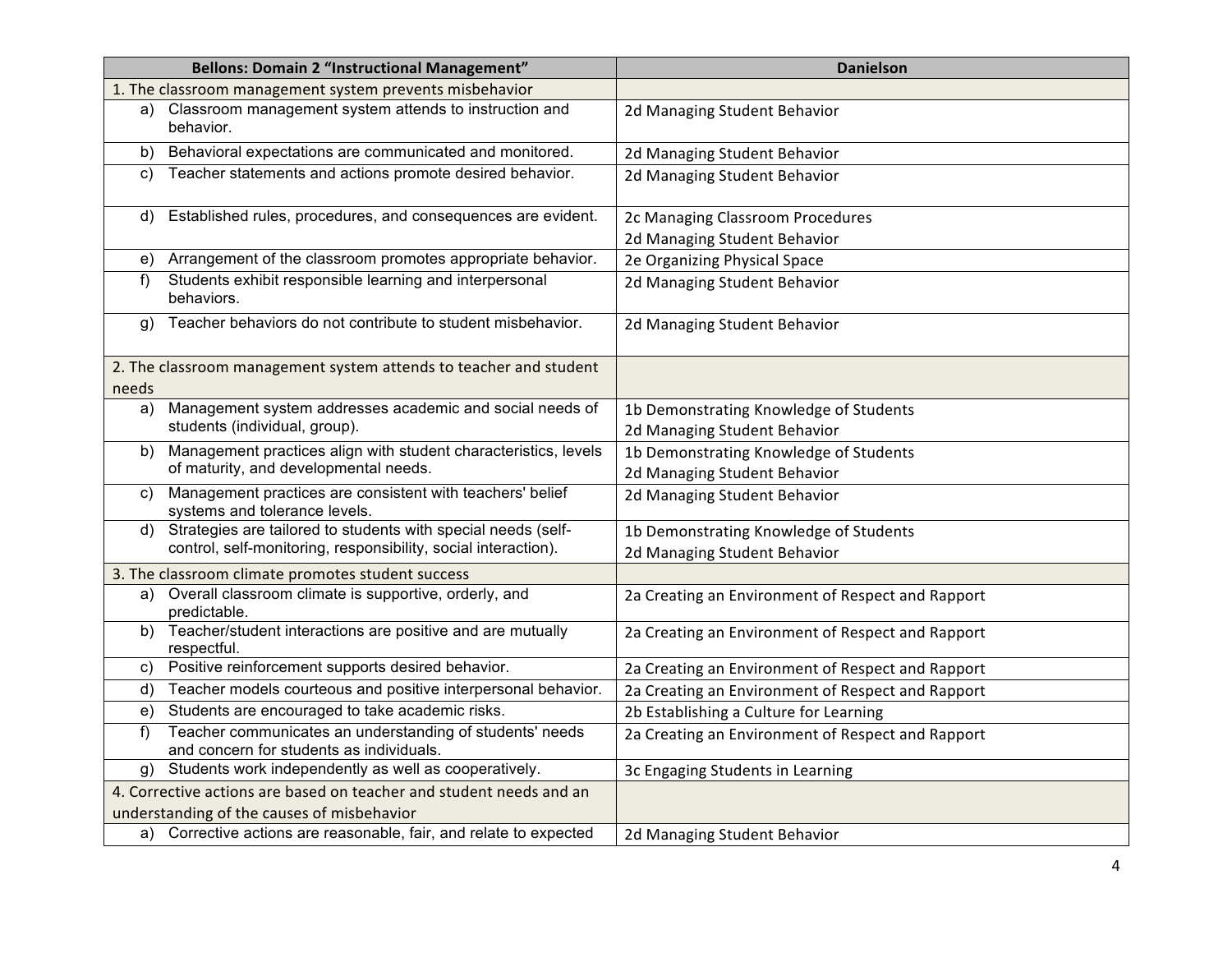|           | classroom behaviors.                                                                               |                                                 |
|-----------|----------------------------------------------------------------------------------------------------|-------------------------------------------------|
| b)        | Teacher interventions are based on the type of misbehavior.                                        | 2d Managing Student Behavior                    |
| C)        | Teacher interventions are delivered promptly and objectively<br>without disrupting academic focus. | 2d Managing Student Behavior                    |
| d)        | The least obtrusive intervention is used to manage<br>misbehavior.                                 | 2d Managing Student Behavior                    |
| e)        | Interventions are used in a constructive manner.                                                   | 2d Managing Student Behavior                    |
| f         | Long term behavior management programs promote improved<br>student behavior.                       | 2d Managing Student Behavior                    |
|           | 5. Specific actions are taken to increase the percentage of allocated                              |                                                 |
|           | time used for learning                                                                             |                                                 |
|           | a) Interruptions and distractions that interfere with learning are<br>minimal.                     | 2d Managing Student Behavior                    |
| b)        | Late starts and early endings are avoided.                                                         | 2c Managing Classroom Procedures                |
| C)        | Teacher models on-task behavior.                                                                   | 2c Managing Classroom Procedures                |
|           | d) Transitions are managed quickly and effectively.                                                | 2c Managing Classroom Procedures                |
| e)        | Materials and equipment are readily available.                                                     | 2c Managing Classroom Procedures                |
| f         | Little time is lost for overt behavior management.                                                 | 2d Managing Student Behavior                    |
| monitored | 6. Instructional and behavioral expectations are systematically                                    |                                                 |
| a)        | Teacher monitoring produces desired results in terms of<br>learning and student behavior.          | 2d Managing Student Behavior                    |
| b)        | Instructional cues and contacts are used to maintain an<br>academic focus.                         | 2d Managing Student Behavior                    |
| C)        | Teacher checks for accuracy and progress on assignments.                                           | 2d Managing Student Behavior                    |
|           | 7. Task structures are managed to promote student learning                                         |                                                 |
| a)        | Task structures vary to meet specific objectives.                                                  | 1e Designing Coherent Instruction               |
| b)        | Both structure and flexibility are evident.                                                        | 1e Designing Coherent Instruction               |
|           |                                                                                                    | 3e Demonstrating Flexibility and Responsiveness |
| C)        | Task structures vary within the lesson and over time.                                              | 3c Engaging Students in Learning                |
| d)        | Task structures are managed to provide optimal learning<br>opportunities.                          | 2c Managing Classroom Procedures                |
| e)        | Instructional conditions (time, materials, equipment) support<br>task structures.                  | 1d Demonstrating Knowledge of Resources         |
|           | 8. Established routines reduce managerial demands and allow teachers                               |                                                 |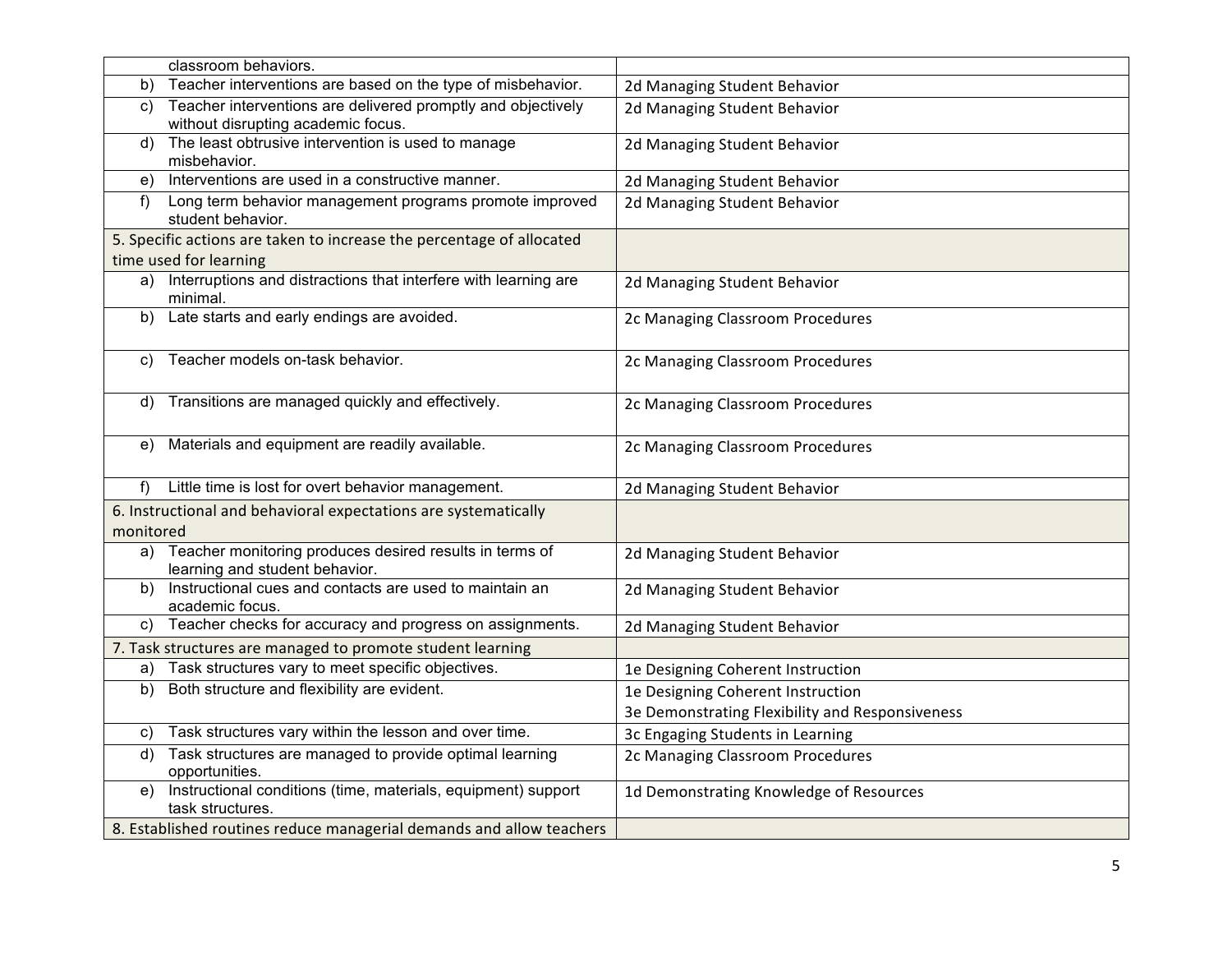| and students to attend to learning needs                                                                                  |                                                 |
|---------------------------------------------------------------------------------------------------------------------------|-------------------------------------------------|
| a) Routines are used to maintain a predictable flow of events and<br>guide student behavior.                              | 2d Managing Student Behavior                    |
| Established routines facilitate orderly transitions.<br>b)                                                                | 2c Managing Classroom Procedures                |
| Adjustments in routines are made as needed.<br>C)                                                                         | 3e Demonstrating Flexibility and Responsiveness |
| Routines for independent and group activities are followed.<br>d)                                                         | 2c Managing Classroom Procedures                |
| Students follow routines during instructional interaction.<br>e)                                                          | 2c Managing Classroom Procedures                |
| 9. Instructional content and student characteristics guide                                                                |                                                 |
| teacher/student interactions                                                                                              |                                                 |
| a) Interactions are content related.                                                                                      | 3c Engaging Students in Learning                |
| b) Rate of interaction is consistent with learning objectives and<br>student characteristics.                             | 3c Engaging Students in Learning                |
| Interactions are widely distributed.<br>C)                                                                                | 3c Engaging Students in Learning                |
| 10. A variety of instructional cues is employed                                                                           |                                                 |
| a) Cues are consistent with learning objectives and teacher<br>expectations.                                              | 3a Communicating with Students                  |
| b) Cues are used to develop and maintain an academic focus.                                                               | 3a Communicating with Students                  |
| Cues are communicated in a variety of modes (verbal,<br>C)<br>nonverbal, written).                                        | 3a Communicating with Students                  |
| Techniques such as voice level, eye contact, and gestures are<br>$\mathsf{d}$<br>used to strengthen the delivery of cues. | 3a Communicating with Students                  |
| Contradictory cues are avoided.<br>e)                                                                                     | 3a Communicating with Students                  |
| 11. The pace of instruction is consistent with content expectations and                                                   |                                                 |
| student characteristics                                                                                                   |                                                 |
| a) Pacing of instruction facilitates the achievement of learning<br>outcomes                                              | 3c Engaging Students in Learning                |
| Instructional pace promotes the desired success rate.<br>b)                                                               | 3c Engaging Students in Learning                |
| Pace is monitored and adjusted to meet student needs.<br>C)                                                               | 3e Demonstrating Flexibility and Responsiveness |
| Pacing promotes and maintains student involvement.<br>d)                                                                  | 3c Engaging Students in Learning                |
| Pacing adjustments are made in order to ensure optimal<br>e)<br>success rates.                                            | 3e Demonstrating Flexibility and Responsiveness |
|                                                                                                                           |                                                 |
| <b>Bellons: Domain 3 "Instructional Delivery"</b>                                                                         | <b>Danielson</b>                                |
| 1. Direct instruction is used to systematically manage the learning                                                       |                                                 |
| process                                                                                                                   |                                                 |
| a) Sequence, pace, and content of instruction are controlled by<br>the teacher.                                           | 3a Communicating with Students                  |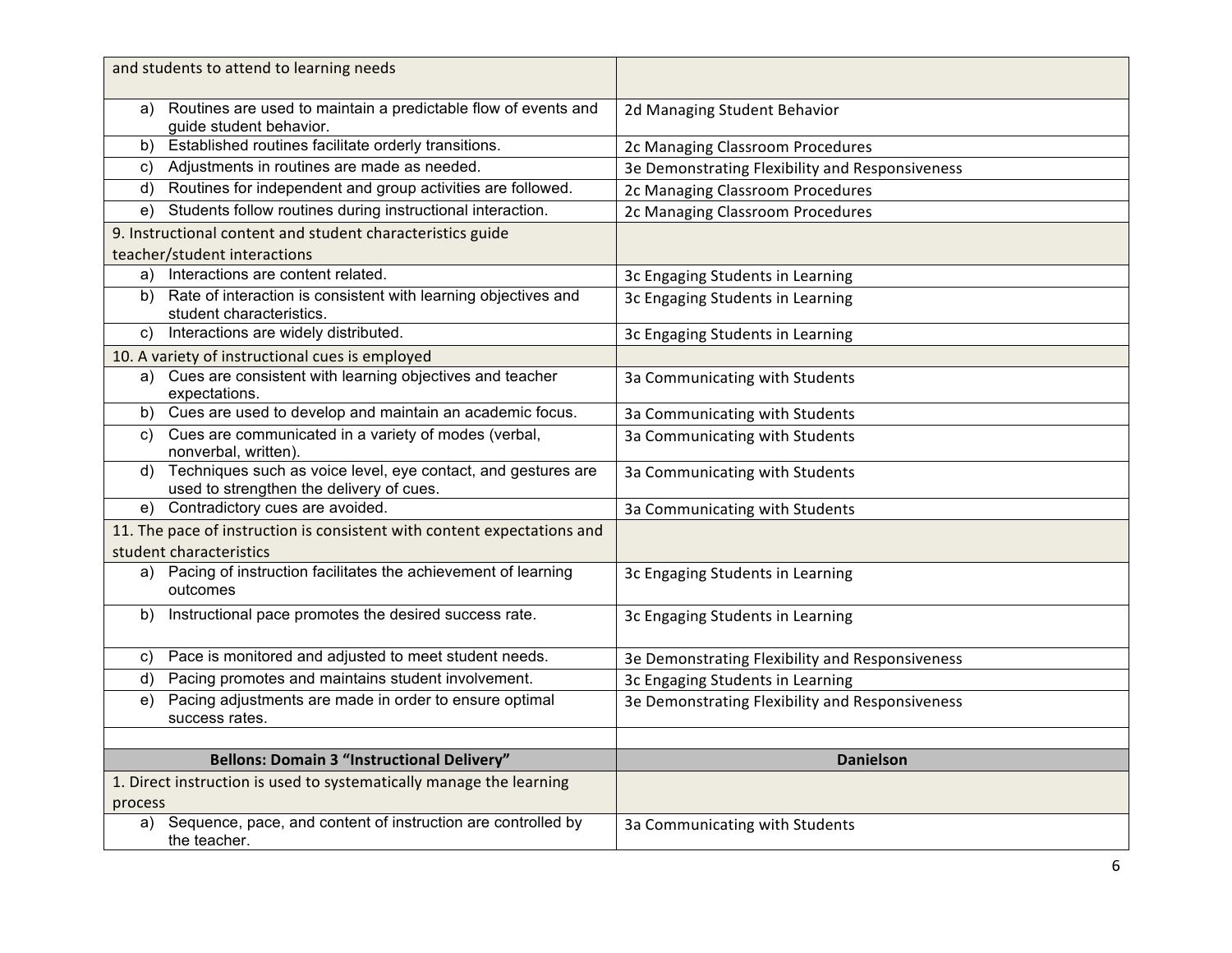| b) | New information is taught incrementally using examples and<br>analogies.                                        | 3a Communicating with Students     |
|----|-----------------------------------------------------------------------------------------------------------------|------------------------------------|
| C) | Opportunities are provided for applying new information.                                                        | 3c Engaging Students in Learning   |
|    | d) Teacher regularly checks for understanding.                                                                  | 3d Using Assessment in Instruction |
|    | 2. Clear, well-organized lectures and presentations help students                                               |                                    |
|    | expand their knowledge base                                                                                     |                                    |
| a) | Lectures are well organized and clearly structured.                                                             | 3a Communicating with Students     |
| b) | Content is accurate, current, and relevant.                                                                     | 3a Communicating with Students     |
| C) | Unfamiliar vocabulary is defined.                                                                               | 3a Communicating with Students     |
| d) | Information from the textbook, other sources, and content areas<br>is integrated                                | 3a Communicating with Students     |
| e) | Deviation from focus and use of unrelated information are<br>avoided.                                           | 3a Communicating with Students     |
| f) | Analogies, examples, and stories are used to illustrate key<br>points.                                          | 3a Communicating with Students     |
| g) | Information is conveyed fluently with carefully chosen<br>vocabulary.                                           | 3a Communicating with Students     |
|    | h) Elements of enthusiasm are evident (varies voice, uses<br>gestures and movement, makes positive statements). | 3a Communicating with Students     |
|    | 3. Structuring behaviors are used to enhance student learning                                                   |                                    |
| a) | Learning objectives are clearly communicated.                                                                   | 3a Communicating with Students     |
| b) | Organization of information is conveyed to students.                                                            | 3a Communicating with Students     |
| C) | Physical and mental transitions are signaled.                                                                   | 3a Communicating with Students     |
| d) | Important points are emphasized.                                                                                | 3a Communicating with Students     |
| e) | New information is reviewed and summarized.                                                                     | 3a Communicating with Students     |
|    | 4. Explanations are interactive                                                                                 |                                    |
| a) | Teacher is responsive to student thinking and reasoning.                                                        | 3c Engaging Students in Learning   |
| b) | Students integrate new information with prior knowledge.                                                        | 3c Engaging Students in Learning   |
| C) | Students are asked to explain and describe their own<br>comprehension.                                          | 3c Engaging Students in Learning   |
| d) | Faulty, inaccurate concepts are corrected.                                                                      | 3a Communicating with Students     |
| e) | Teacher models reasoning processes.                                                                             | 3a Communicating with Students     |
| f) | Students are expected to apply new learning to real tasks.                                                      | 3c Engaging Students in Learning   |
|    | 5. Academic feedback is used to improve student learning                                                        |                                    |
| a) | Feedback relates to a standard of performance.                                                                  | 3d Using Assessment in Instruction |
| b) | Correctives provide assistance and improve performance.                                                         | 3d Using Assessment in Instruction |
| C) | The amount and type of feedback are closely related to learning<br>expectations.                                | 3d Using Assessment in Instruction |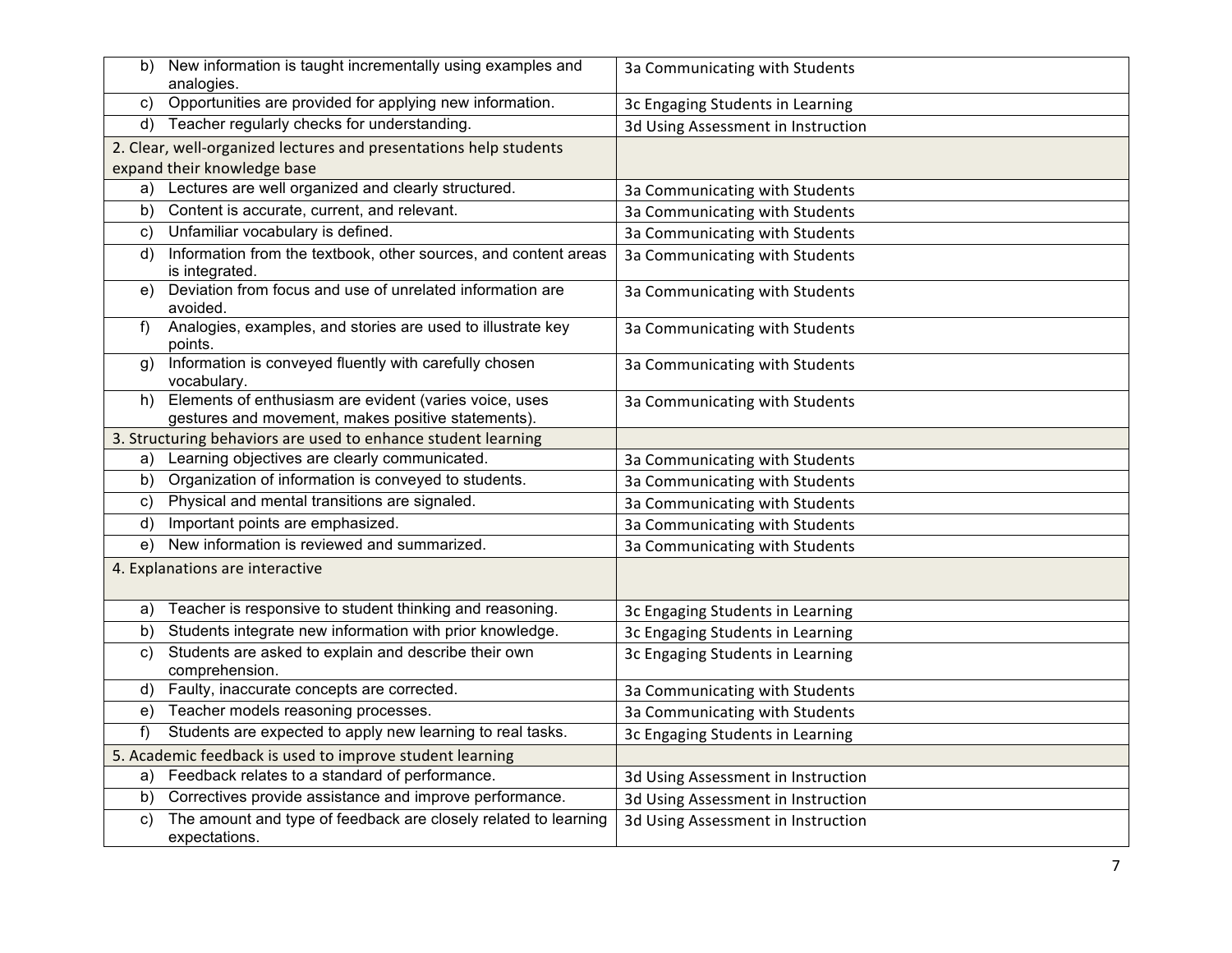| d)           | Multiple forms and sources of feedback are used.                                           | 3d Using Assessment in Instruction                     |
|--------------|--------------------------------------------------------------------------------------------|--------------------------------------------------------|
| e)           | Feedback is objective, timely, and specific to individual or group<br>expectations.        | 3d Using Assessment in Instruction                     |
|              | 6. Questioning techniques promote student achievement                                      |                                                        |
| a)           | Questions are sequenced to achieve learning objectives.                                    | 3b Using Questioning/Prompts and Discussion Techniques |
| b)           | Level and difficulty of questions are consistent with student<br>characteristics.          | 3b Using Questioning/Prompts and Discussion Techniques |
| C)           | Probing and redirecting are used to improve student<br>engagement.                         | 3b Using Questioning/Prompts and Discussion Techniques |
| d)           | Success rate is consistent with student characteristics.                                   | 3d Using Assessment in Instruction                     |
| e)           | Wait time is adjusted to the level of questions and interaction<br>expectations.           | 3b Using Questioning/Prompts and Discussion Techniques |
| f            | Cohesive questioning strategies are used to achieve specific<br>objectives.                | 3b Using Questioning/Prompts and Discussion Techniques |
| of responses | 7. Teacher/student interactions improve involvement and the quality                        |                                                        |
| a)           | Instructional techniques are used to improve student answers.                              | 3b Using Questioning/Prompts and Discussion Techniques |
| b)           | Teacher models thinking processes needed to answer higher<br>level questions.              | 2b Establishing a Culture for Learning                 |
| C)           | Students are encouraged to ask content related questions.                                  | 3b Using Questioning/Prompts and Discussion Techniques |
| d)           | Teacher feedback is determined by the accuracy and quality of<br>student responses.        | 3d Using Assessment in Instruction                     |
|              | 8. Response opportunities facilitate student participation                                 |                                                        |
| a)           | Response opportunities are deliberately managed.                                           | 3b Using Questioning/Prompts and Discussion Techniques |
| b)           | Opportunities to respond are widely distributed.                                           | 3b Using Questioning/Prompts and Discussion Techniques |
| C)           | Response options are used to enhance student learning.                                     | 3b Using Questioning/Prompts and Discussion Techniques |
| d)           | Teacher reactions to student answers improve the quality and<br>quantity of participation. | 3b Using Questioning/Prompts and Discussion Techniques |
|              | e) Selected student statements and questions are used to develop<br>the lesson.            | 3b Using Questioning/Prompts and Discussion Techniques |
|              | 9. The organization and management of small groups are consistent                          |                                                        |
|              | with learning expectations                                                                 |                                                        |
| a)           | Students exhibit group process skills.                                                     | 3c Engaging Students in Learning                       |
| b)           | Students are held individually accountable for learning.                                   | 3d Using Assessment in Instruction                     |
| C)           | Direct student to student interaction is evident.                                          | 3c Engaging Students in Learning                       |
| d)           | Students depend on each other to achieve objectives.                                       | 3c Engaging Students in Learning                       |
| e)           | Groups proceed with a minimum of teacher intervention.                                     | 3c Engaging Students in Learning                       |
|              | 10. Discussions foster students' participation while expanding their<br>knowledge base     |                                                        |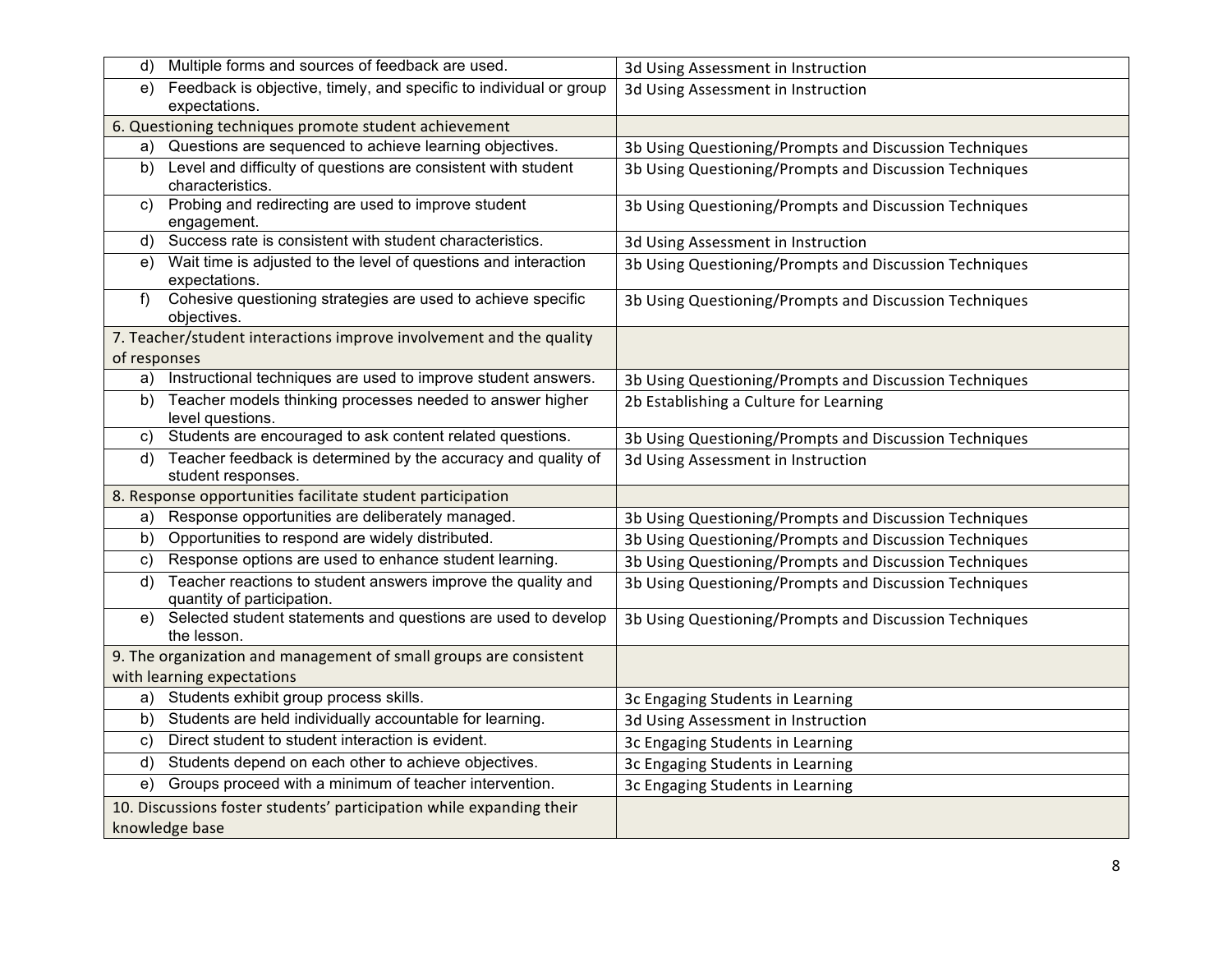| a) | Student knowledge is developed, enriched, or refined through<br>the interactive process.                                                                   | 3b Using Questioning/Prompts and Discussion Techniques |
|----|------------------------------------------------------------------------------------------------------------------------------------------------------------|--------------------------------------------------------|
| b) | Differences of opinion are encouraged.                                                                                                                     | 3b Using Questioning/Prompts and Discussion Techniques |
| C) | Discussion skills are taught and used.                                                                                                                     | 3b Using Questioning/Prompts and Discussion Techniques |
| d) | Discussions are moderated by teachers and/or students.                                                                                                     | 3b Using Questioning/Prompts and Discussion Techniques |
| e) | The number of direct teacher questions is limited.                                                                                                         | 3b Using Questioning/Prompts and Discussion Techniques |
|    | 11. Independent learning is carefully organized and managed                                                                                                |                                                        |
| a) | Independent work behaviors are consistent with expectations.                                                                                               | 2d Managing Student Behavior                           |
| b) | Learning time is adjusted to meet individual needs and<br>characteristics.                                                                                 | 3e Demonstrating Flexibility and Responsiveness        |
| C) | Monitoring and feedback are used to promote a high success<br>rate/.                                                                                       | 3d Using Assessment in Instruction                     |
| d) | Independent work expectations are clear and emphasize<br>student learning.                                                                                 | 3a Communicating with Students                         |
| e) | Technology is used to support existing activities.                                                                                                         | 1d Demonstrating Knowledge of Resources                |
| f  | Computers support higher order thinking, independent projects,<br>and collaboration.                                                                       | 2b Establishing a Culture for Learning                 |
| g) | Homework is used to extend and reinforce learning activities.                                                                                              | 1f Designing Student Assessments                       |
|    | 12. Direct instruction facilitates higher-level learning                                                                                                   |                                                        |
| a) | Opportunities for active engagement in higher level leaning are<br>provided.                                                                               | 2b Establishing a Culture for Learning                 |
| b) | A rationale is provided for why and when to use a specific<br>strategy.                                                                                    | 1e Designing Coherent Instruction                      |
| C) | Teachers help students link new information to prior knowledge.                                                                                            | 3a Communicating with Students                         |
| d) | Cognitive organizers help students integrate new information in<br>a meaningful way.                                                                       | 3c Engaging Students in Learning                       |
| e) | Independent use of strategies is fostered.                                                                                                                 | 3c Engaging Students in Learning                       |
| f  | Students participate in disciplined inquiry, integrating prior<br>knowledge and new information to produce documents that<br>have value outside of school. | 3c Engaging Students in Learning                       |
|    | 13. Instruction promotes concept development                                                                                                               |                                                        |
| a) | Concepts are used to organize and sequence information.                                                                                                    | 3a Communicating with Students                         |
| b) | Labels, attributes, and examples are used to develop an<br>understanding of abstract terms.                                                                | 3a Communicating with Students                         |
| C) | Current student ideas and beliefs are identified and discussed.                                                                                            | 3d Using Assessment in Instruction                     |
| d) | Instructional activities help students alter or reconstruct faulty<br>concepts.                                                                            | 3e Demonstrating Flexibility and Responsiveness        |
|    | 14. Classroom conditions and instructional processes develop self-                                                                                         |                                                        |
|    | regulated learners                                                                                                                                         |                                                        |
|    | a) Classroom conditions foster positive student self concepts.                                                                                             | 2b Establishing a Culture for Learning                 |